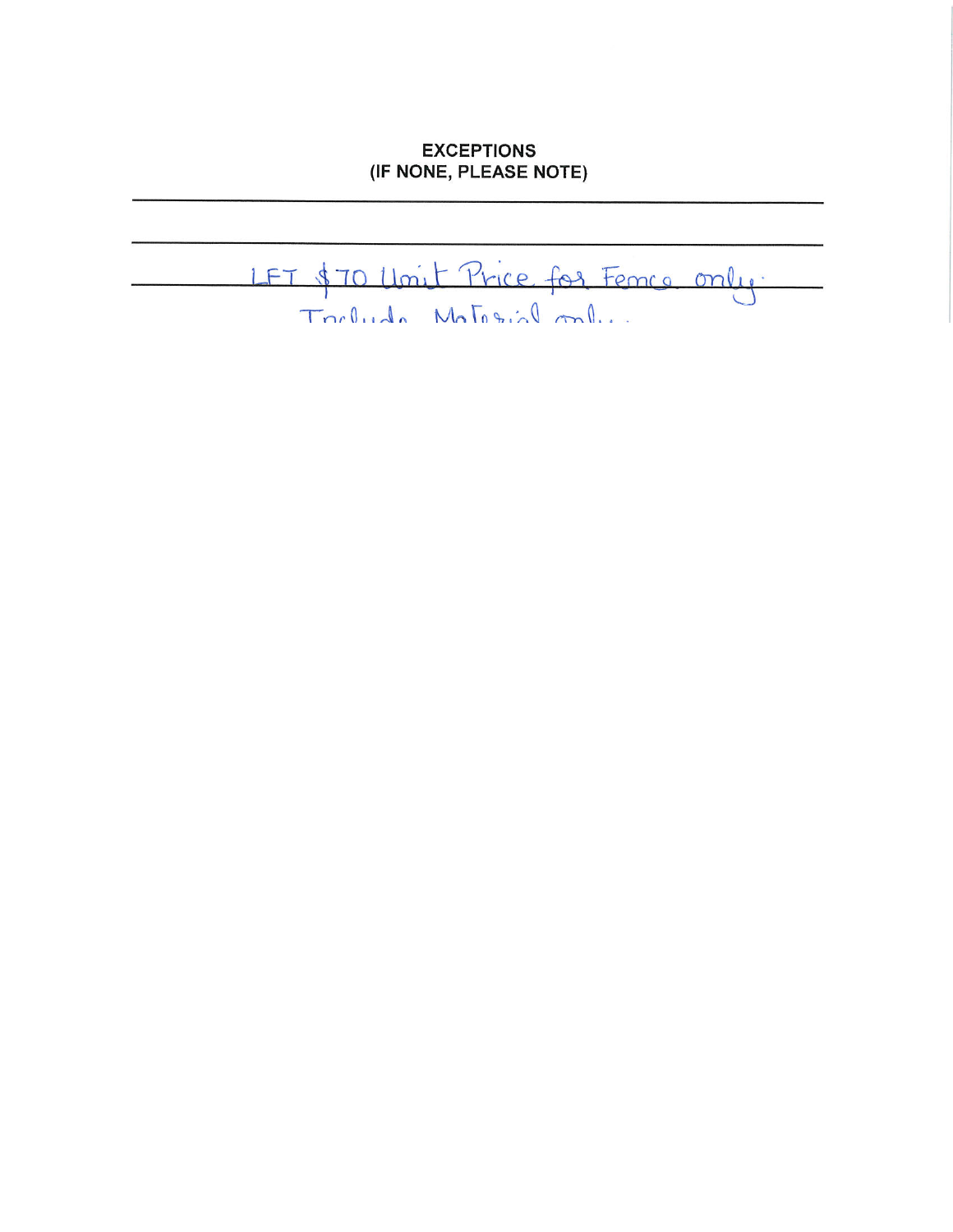## **PROVIDE A LIST SUB-CONTRACTORS** COPY OF LICENSES SUBMITTED WITH BID

| NAME<br>$intmax$ lima<br><b>ADDRESS</b><br>$R$ IVEA, $NT-08755$<br>$CITY$ , STATE, $ZIP$ $\sqrt{2}mS$<br>TELEPHONE: 732-505-1749<br>$FAX NO. 732 - 505 - 1552$<br>TRADE Femil<br>LICENSE NO. $3V$ HOI, 39100                                                                                                                                                       | All Fence Work 8                                       |
|--------------------------------------------------------------------------------------------------------------------------------------------------------------------------------------------------------------------------------------------------------------------------------------------------------------------------------------------------------------------|--------------------------------------------------------|
| NAME South Jersey<br>Maronry<br>ADDRESS 50 East<br>Vlutoum<br>$CITY$ , STATE, $ZIP$ $\left(\bigcirc \mathcal{S} \right)$<br>20069<br>controto<br>TELEPHONE: 856-207-3859<br>masonry & sile<br>$FAX NO. 856 - 207 - 3869$<br>TRADE Site Work<br>LICENSE NO. 1717766<br>BRC                                                                                          | be taking care of<br>site work includion<br>druveway & |
| NAME                                                                                                                                                                                                                                                                                                                                                               |                                                        |
| <b>ADDRESS</b>                                                                                                                                                                                                                                                                                                                                                     |                                                        |
| CITY, STATE, ZIP                                                                                                                                                                                                                                                                                                                                                   |                                                        |
|                                                                                                                                                                                                                                                                                                                                                                    |                                                        |
|                                                                                                                                                                                                                                                                                                                                                                    |                                                        |
|                                                                                                                                                                                                                                                                                                                                                                    |                                                        |
| LICENSE NO.                                                                                                                                                                                                                                                                                                                                                        |                                                        |
| <b>NAME</b>                                                                                                                                                                                                                                                                                                                                                        |                                                        |
| ADDRESS                                                                                                                                                                                                                                                                                                                                                            |                                                        |
|                                                                                                                                                                                                                                                                                                                                                                    |                                                        |
|                                                                                                                                                                                                                                                                                                                                                                    |                                                        |
|                                                                                                                                                                                                                                                                                                                                                                    |                                                        |
| <b>TRADE</b>                                                                                                                                                                                                                                                                                                                                                       |                                                        |
| LICENSE NO.                                                                                                                                                                                                                                                                                                                                                        |                                                        |
| NAME                                                                                                                                                                                                                                                                                                                                                               |                                                        |
| ADDRESS<br>the control of the control of the control of the control of the control of the control of the control of the control of the control of the control of the control of the control of the control of the control of the control                                                                                                                           |                                                        |
|                                                                                                                                                                                                                                                                                                                                                                    |                                                        |
|                                                                                                                                                                                                                                                                                                                                                                    |                                                        |
|                                                                                                                                                                                                                                                                                                                                                                    |                                                        |
| TRADE                                                                                                                                                                                                                                                                                                                                                              |                                                        |
| $\begin{picture}(180,10) \put(0,0){\vector(1,0){100}} \put(10,0){\vector(1,0){100}} \put(10,0){\vector(1,0){100}} \put(10,0){\vector(1,0){100}} \put(10,0){\vector(1,0){100}} \put(10,0){\vector(1,0){100}} \put(10,0){\vector(1,0){100}} \put(10,0){\vector(1,0){100}} \put(10,0){\vector(1,0){100}} \put(10,0){\vector(1,0){100}} \put(10,0){\vector(1,0){100}}$ |                                                        |
|                                                                                                                                                                                                                                                                                                                                                                    |                                                        |

 $\overline{\Sigma}$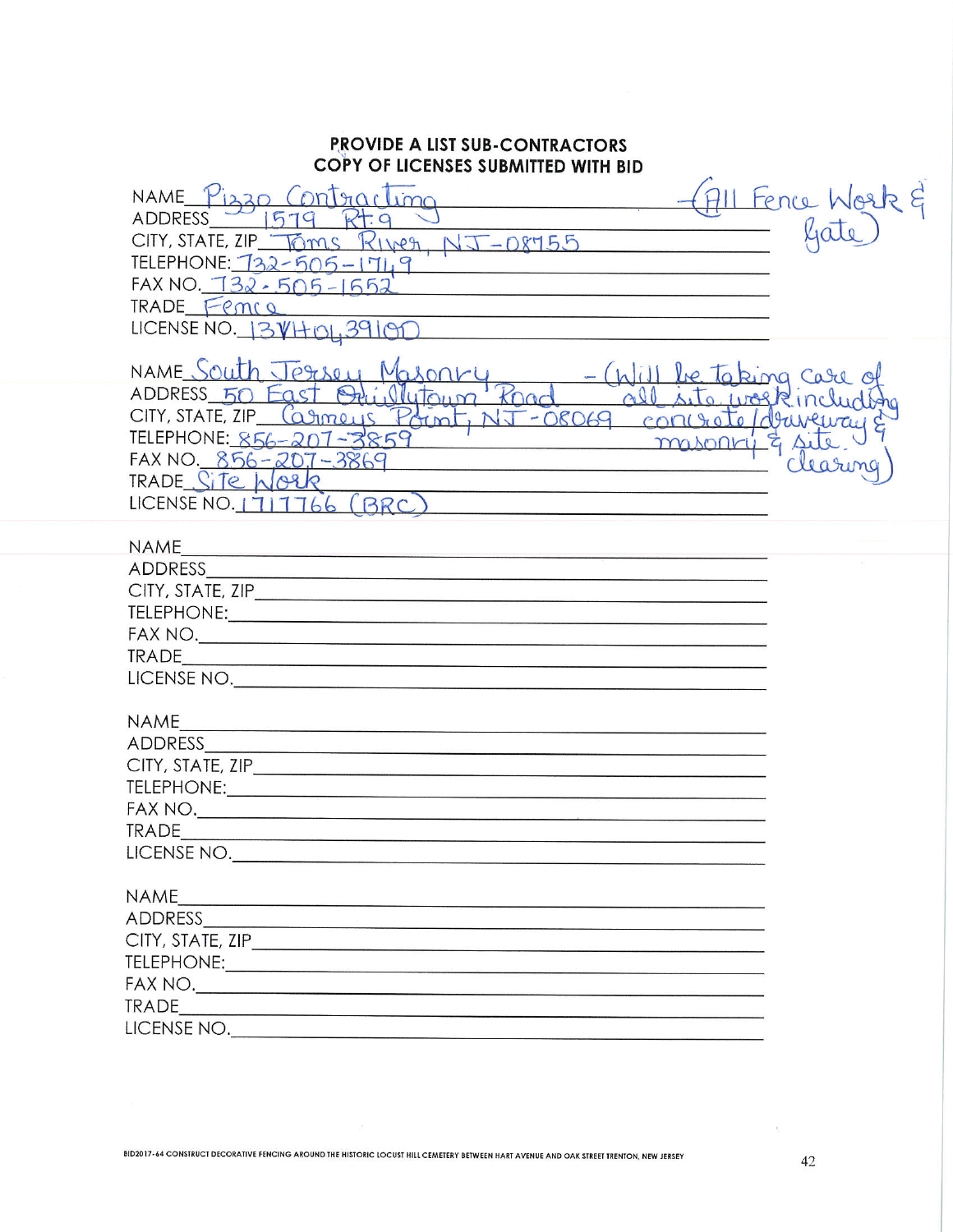## **Price Form**

We the undersigned propose to furnish and deliver the above the services pursuant to the bid specifications and made part hereof:

> **Construct Decorative Fencing at Locust Hill Cemetery** Trenton, NJ

Bidder shall provide lump sum and/or unit costs. Costs shall include all materials, labor, and other costs to complete the tasks provided.

| <b>PROJECT TASK</b>                                |                 | COST         |
|----------------------------------------------------|-----------------|--------------|
| Task 1 - Site Preparation, Planning and Permitting |                 | \$ 10,000,00 |
| Task 2 - Fence, Post and Gate installation         |                 | \$59000,00   |
|                                                    | <b>SUBTOTAL</b> | \$69,000,00  |

**ALTERNATE TASK 1** Installation of Concrete Mow strip under the new fence location

**ALTERNATE TASK 2** Installation of four (4) brick veneer and masonry columns in lieu of corner posts

Potential Project Total (Task 1 and 2 plus Alt-1 and 2)

Provide unit costs for the following materials:

**Linear feet of fence** 

50,00 per linear foot

\$18000.00<br>\$48000.00<br>\$135,000.00

\*\*If an additional sheet is required, feel free to insert one with your sealed bid.\*\*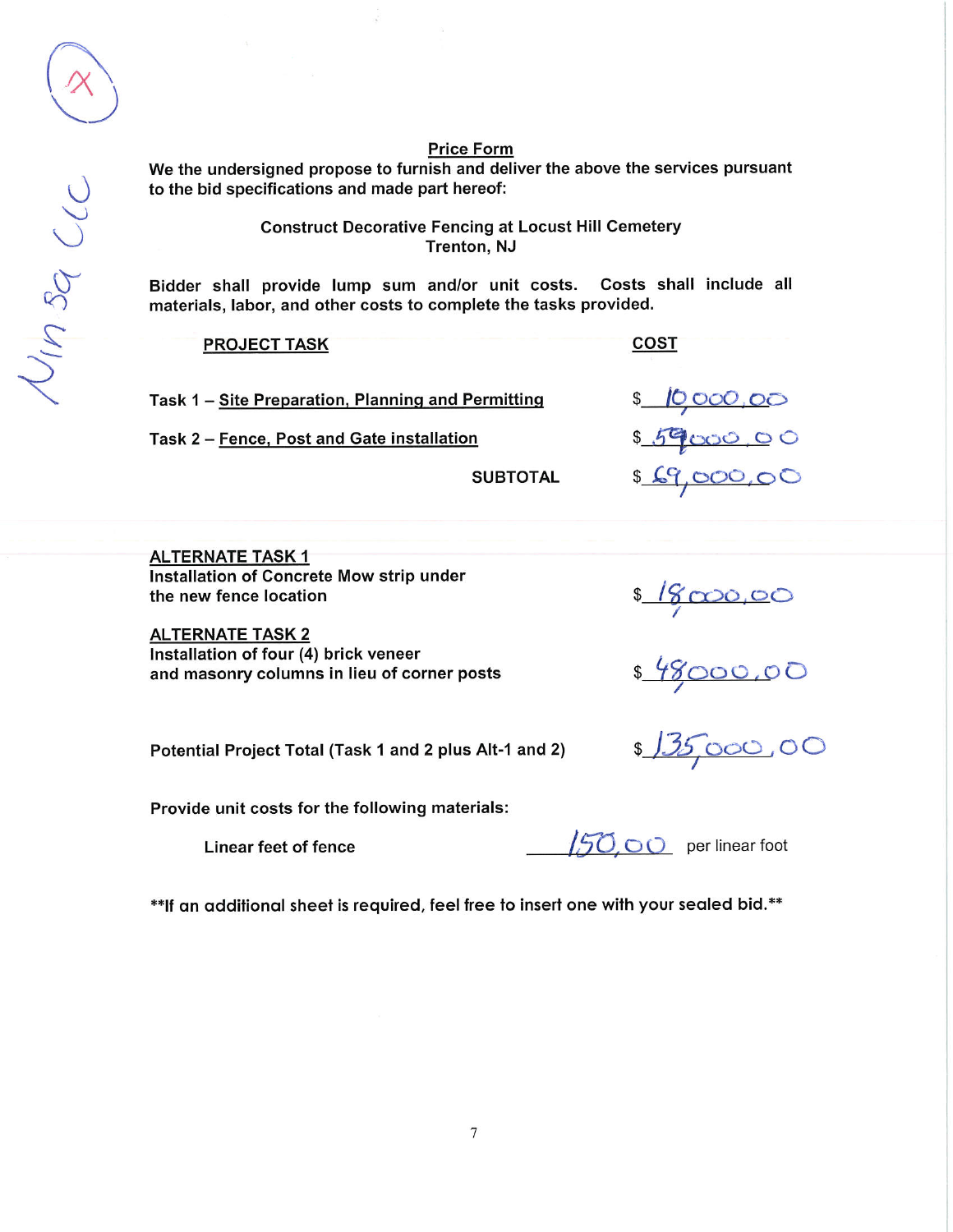$\circledast$ 

**Price Form** 

We the undersigned propose to furnish and deliver the above the services pursuant<br>to the bid specifications and made part hereof:

**Construct Decorative Fencing at Locust Hill Cemetery** Trenton, NJ

Bidder shall provide lump sum and/or unit costs. Costs shall include all materials, labor, and other costs to complete the tasks provided.

| <b>PROJECT TASK</b>                                |                 | COST        |  |
|----------------------------------------------------|-----------------|-------------|--|
| Task 1 – Site Preparation, Planning and Permitting |                 | \$18,500.00 |  |
| Task 2 - Fence, Post and Gate installation         |                 | \$51,000.00 |  |
|                                                    | <b>SUBTOTAL</b> | 69,500.00   |  |

| <b>ALTERNATE TASK1</b><br>Installation of Concrete Mow strip under<br>the new fence location                   |         | \$21,750.00     |
|----------------------------------------------------------------------------------------------------------------|---------|-----------------|
| <b>ALTERNATE TASK2</b><br>Installation of four (4) brick veneer<br>and masonry columns in lieu of corner posts |         | 69,150.00<br>S. |
| Potential Project Total (Task 1 and 2 plus Alt-1 and 2)                                                        |         | \$160,400.00    |
| Provide unit costs for the following materials:                                                                |         |                 |
| Linear feet of fence                                                                                           | \$75.00 | per linear foot |
|                                                                                                                |         |                 |

\*\* If an additional sheet is required, feel free to insert one with your sealed bid.\*\*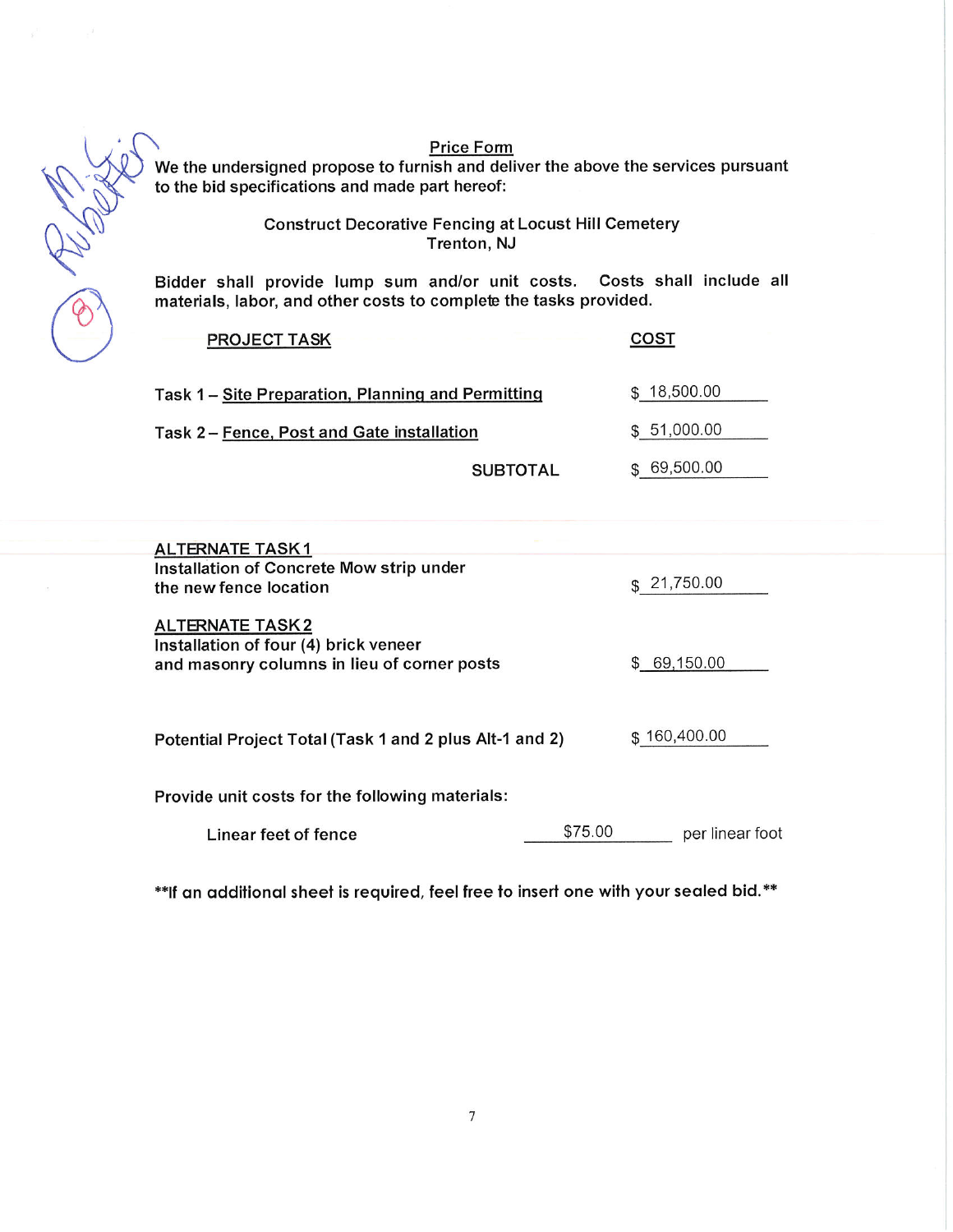**BID2017-64 CONSTRUCT DECORATIVE FENCING AROUND THE HISTORIC LOCUST HILL CEMETERY BETWEEN HART AVENUE AND OAK STREET, TRENTON, NEW JERSEY BID OPENING SEPTEMBER 7, 2017 AT 11:00AM**

| <b>EQUIPMENT CERTIFICATION</b>                                                                       | <b>INCLUDED</b>                               | <b>INCLUDED</b>                               | <b>INCLUDED</b>                               | <b>INCLUDED</b>                               | <b>INCLUDED</b>                               | <b>INCLUDED</b>                     | <b>INCLUDED</b>                               | <b>INCLUDED</b>              |
|------------------------------------------------------------------------------------------------------|-----------------------------------------------|-----------------------------------------------|-----------------------------------------------|-----------------------------------------------|-----------------------------------------------|-------------------------------------|-----------------------------------------------|------------------------------|
| <b>NON-COLLUSION AFFIDAVIT</b>                                                                       | <b>INCLUDED</b>                               | <b>INCLUDED</b>                               | <b>INCLUDED</b>                               | <b>INCLUDED</b>                               | <b>DID NOT SUBMIT</b>                         | <b>INCLUDED</b>                     | <b>INCLUDED</b>                               | <b>INCLUDED</b>              |
| PREVAILING WAGE STATEMENT                                                                            | <b>INCLUDED</b>                               | <b>INCLUDED</b>                               | <b>INCLUDED</b>                               | <b>INCLUDED</b>                               | INCLUDED                                      | <b>INCLUDED</b>                     | <b>INCLUDED</b>                               | <b>INCLUDED</b>              |
| <b>ETHICS COMPLAINT DISCLOSURE</b>                                                                   | <b>INCLUDED</b>                               | <b>INCLUDED</b>                               | <b>INCLUDED</b>                               | <b>INCLUDED</b>                               | <b>INCLUDED</b>                               | <b>INCLUDED</b>                     | <b>INCLUDED</b>                               | <b>INCLUDED</b>              |
| AMERICANS WITH DISABILITIES ACT OF<br>1990 LANGUAGE                                                  | <b>INCLUDED</b>                               | <b>INCLUDED</b>                               | <b>INCLUDED</b>                               | <b>INCLUDED</b>                               | <b>INCLUDED</b>                               | <b>INCLUDED</b>                     | <b>INCLUDED</b>                               | <b>INCLUDED</b>              |
| DISCLOSURE OF INVESTED ACTIVITIES<br>IN IRAN                                                         | <b>INCLUDED</b>                               | <b>INCLUDED</b>                               | <b>INCLUDED</b>                               | INCLUDED                                      | <b>INCLUDED</b>                               | <b>INCLUDED</b>                     | <b>INCLUDED</b>                               | <b>INCLUDED</b>              |
| <b>CERTIFICATE OF INSURANCE</b>                                                                      | <b>REQUIRED FROM</b><br><b>AWARDED VENDOR</b> | <b>REQUIRED FROM AWARDED</b><br><b>VENDOR</b> | <b>REQUIRED FROM AWARDED</b><br><b>VENDOR</b> | <b>REQUIRED FROM AWARDED</b><br><b>VENDOR</b> | <b>REQUIRED FROM AWARDED</b><br><b>VENDOR</b> | <b>REQUIRED FROM AWARDED VENDOR</b> | <b>REQUIRED FROM AWARDED</b><br><b>VENDOR</b> | REQUIRED FROM AWARDED VENDOR |
| THREE (3) REFERENCE REQUIRED                                                                         | <b>INCLUDED</b>                               | <b>INCLUDED</b>                               | INCLUDED                                      | <b>INCLUDED</b>                               | <b>DID NOT SUBMIT</b>                         | <b>INCLUDED</b>                     | <b>INCLUDED</b>                               | <b>INCLUDED</b>              |
| <b>EIC</b>                                                                                           | CERT.#51908<br>EXP.12/15/2020                 | CERT.#24192 EXP. 01/15/2019                   | CERT.#54012 EXP. 02/15/2022                   | CERT.#6302 EXP. 12/15/2019                    | <b>REQUIRED PRIOR TO</b><br><b>AWARD</b>      | CERT.#51250 EXP.08/15/2020          | <b>REQUIRED PRIOR TO AWARD</b>                | CERT.#42581 EXP. 09/15/2018  |
| <b>CITY OF TRENTON RESIDENT</b><br><b>EMPLOYMENT POLICY</b>                                          | <b>INCLUDED</b>                               | <b>INCLUDED</b>                               | <b>INCLUDED</b>                               | <b>INCLUDED</b>                               | <b>INCLUDED</b>                               | <b>INCLUDED</b>                     | <b>INCLUDED</b>                               | <b>INCLUDED</b>              |
| <b>60-DAY EXTENSION COMPLIANCE</b>                                                                   | <b>YES</b>                                    | YES                                           | YES                                           | YES                                           | <b>DID NOT SUBMIT</b>                         | YES                                 | <b>NO</b>                                     | YES                          |
| <b>COMPLIANCE WITH EMERGENCY</b><br><b>SERVICES</b>                                                  | <b>YES</b>                                    | YES SEE ATTACHED                              | <b>NO</b>                                     | <b>NO</b>                                     | YES SEE ATTACHED                              | <b>NO</b>                           | <b>NO</b>                                     | <b>NO</b>                    |
| <b>EXCEPTIONS (IF ANY)</b>                                                                           | <b>NONE</b>                                   | <b>NONE</b>                                   | <b>NONE</b>                                   | <b>NONE</b>                                   | <b>NONE</b>                                   | YES SEE ATTACHED                    | <b>NONE</b>                                   | <b>NONE</b>                  |
| TASK 1-SITE PREPARATION, PLANNING<br><b>AND PERMITTING</b>                                           | \$5,000.00                                    | \$5,800.00                                    | \$2,500.00                                    | \$3,500.00                                    | \$10,000.00                                   | \$18,900.00                         | \$10,000.00                                   | \$18,500.00                  |
| TASK 2-FENCE, POST AND GATE<br><b>INSTALLATION</b>                                                   | \$37,338.60                                   | \$52,300.00                                   | \$33,735.00                                   | \$39,000.00                                   | \$35,000.00                                   | \$70,600.00                         | \$59,000.00                                   | \$51,000.00                  |
| <b>SUBTOTAL</b>                                                                                      | \$42,338.60                                   | \$58,100.00                                   | \$36,235.00                                   | \$42,500.00                                   | \$45,000.00                                   | \$89,500.00                         | \$69,000.00                                   | \$69,500.00                  |
| ALTERNATE TASK 1-INSTALLATION OF<br><b>CONCRETE MOW STRIP UNDER THE</b><br><b>NEW FENCE LOCATION</b> | \$7,020.00                                    | \$9,200.00                                    | \$39,000.00                                   | \$14,400.00                                   | \$42,000.00                                   | \$13,700.00                         | \$18,000.00                                   | \$21,750.00                  |